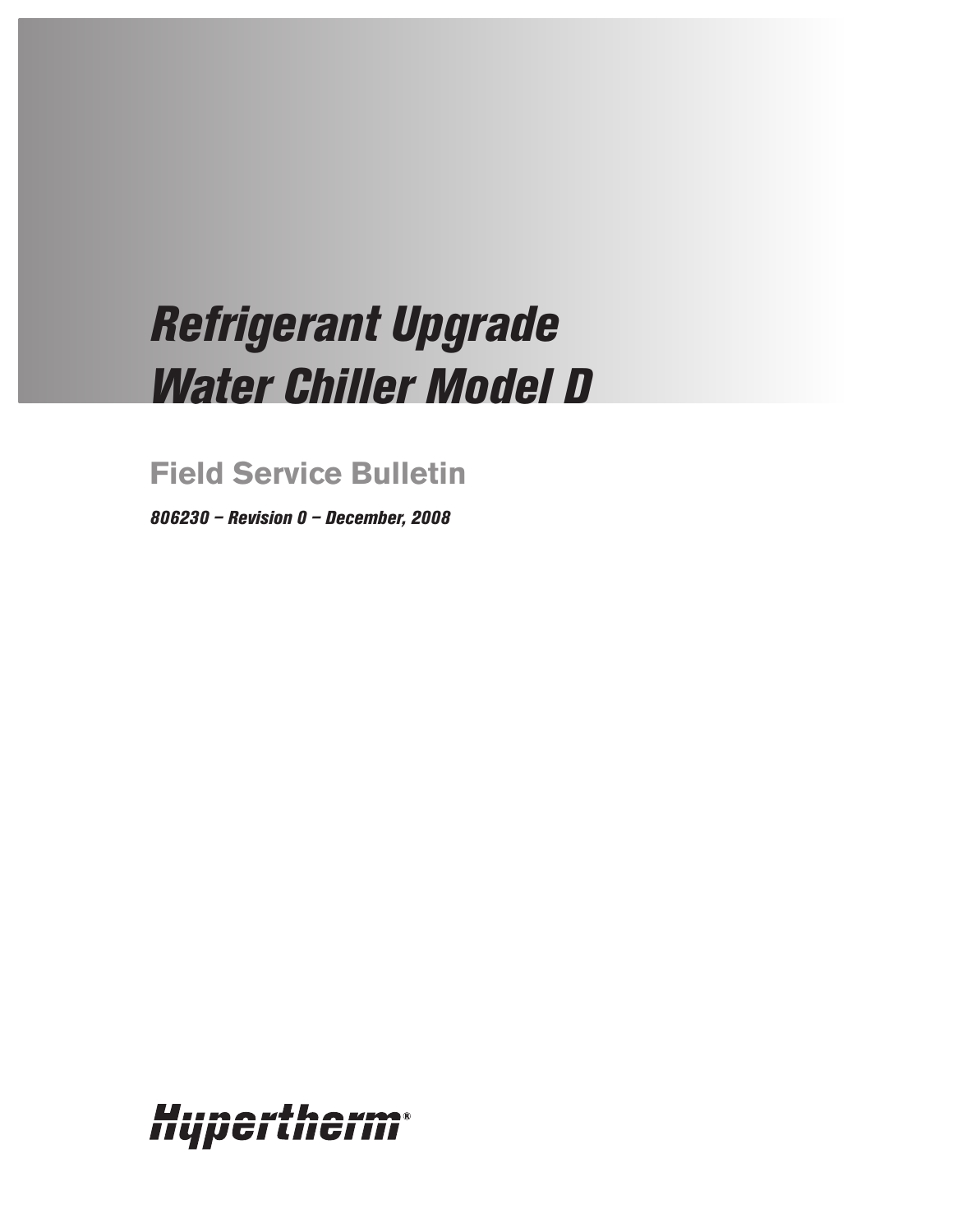

### **DANGER ELECTRICAL SHOCK CAN KILL**

The line disconnect switch must be in the OFF position before making the power cable connections. In the U.S., use a "lock-out/tag-out" procedure until installation or repair is complete. In other countries, follow appropriate national or local safety procedures. See the *Safety Section* of the system Manual for more safety precautions.

## **Purpose**

The refrigerant in the Hypertherm, model D water-chiller is being changed from "freon" 22 to "SUVA" 407C. The refrigerant is being replaced to meet regulations for ozone depleting refrigerants. This bulletin provides an updated material safety data sheet (MSDS) for the new refrigerant.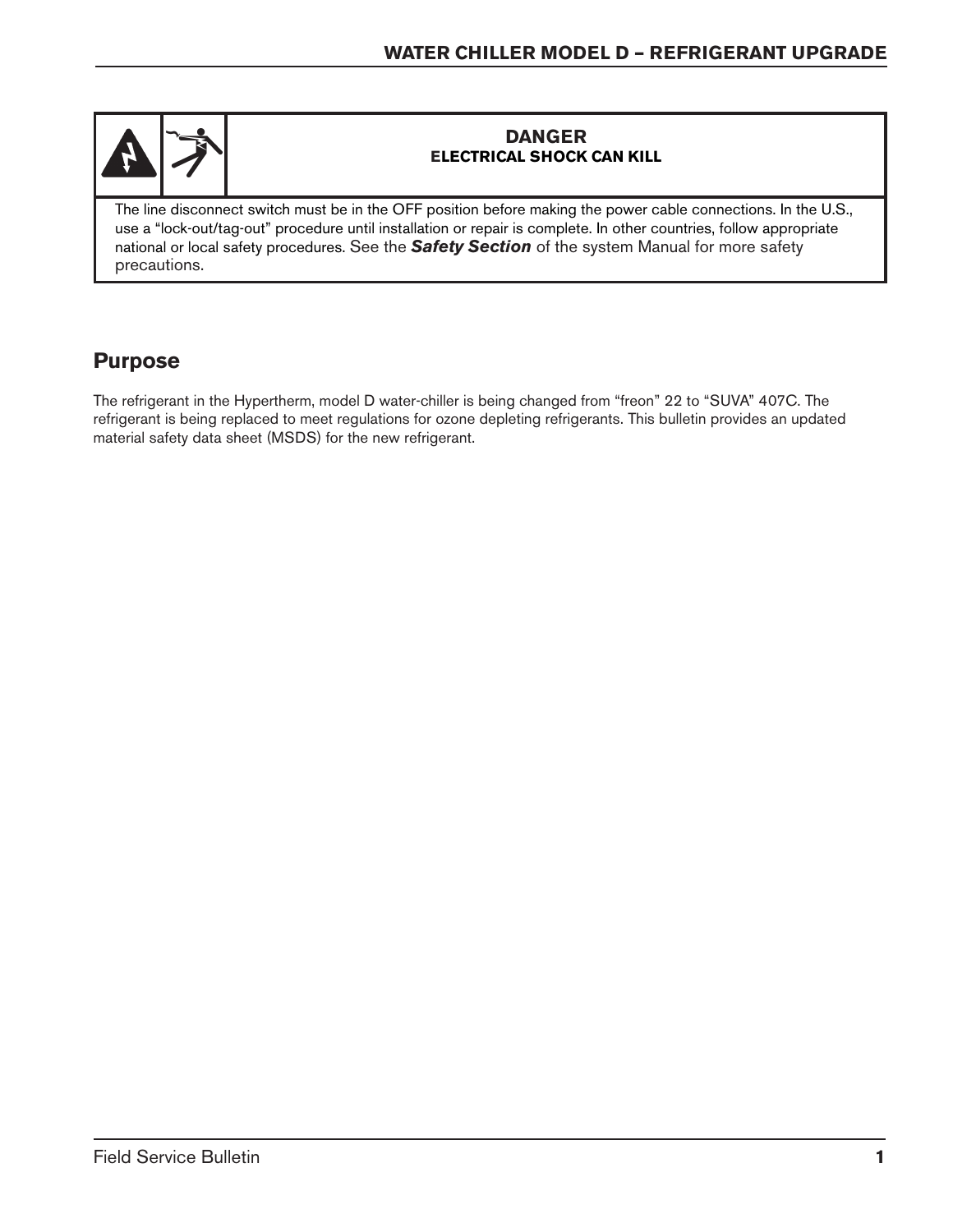```
 The MSDS format adheres to the standards and regulatory requirements
           of the United States and may not meet regulatory requirements
                               in other countries.
DuPont Different Page 1
                            Material Safety Data Sheet
       ----------------------------------------------------------------------
                                   "SUVA" 407C
       6037FR Revised 29-AUG-2001
        ----------------------------------------------------------------------
       ----------------------------------------------------------------------
       CHEMICAL PRODUCT/COMPANY IDENTIFICATION
            ----------------------------------------------------------------------
       Material Identification
          "SUVA" is a registered trademark of DuPont.
          Corporate MSDS Number : DU005999
       Tradenames and Synonyms
          "SUVA" 9000
       Company Identification
          MANUFACTURER/DISTRIBUTOR
                        DuPont Fluoroproducts
                        1007 Market Street
                        Wilmington, DE 19898
          PHONE NUMBERS
            Product Information : 1-800-441-7515 (outside the U.S.
                                  302-774-1000)
            Transport Emergency : CHEMTREC 1-800-424-9300(outside U.S.
            703-527-3887)
                               Medical Emergency : 1-800-441-3637 (outside the U.S.
                                  302-774-1000)
            ----------------------------------------------------------------------
       COMPOSITION/INFORMATION ON INGREDIENTS
       ----------------------------------------------------------------------
       Components
       Material CAS Number %
       PENTAFLUOROETHANE (HFC-125) 354-33-6 25
                                                 811-97-2
       ETHANE, 1,1,1,2-TETRAFLUORO- (HFC-134a) 52
       DIFLUOROMETHANE (HFC-32) 75-10-5 23
          ----------------------------------------------------------------------
       HAZARDS IDENTIFICATION
       ----------------------------------------------------------------------
       Potential Health Effects
          Inhalation of high concentrations of vapor is harmful and
          may cause heart irregularities, unconsciousness, or death.
          Intentional misuse or deliberate inhalation may cause death
          without warning. Vapor reduces oxygen available for
          breathing and is heavier than air. Liquid contact can cause
```
 **frostbite.**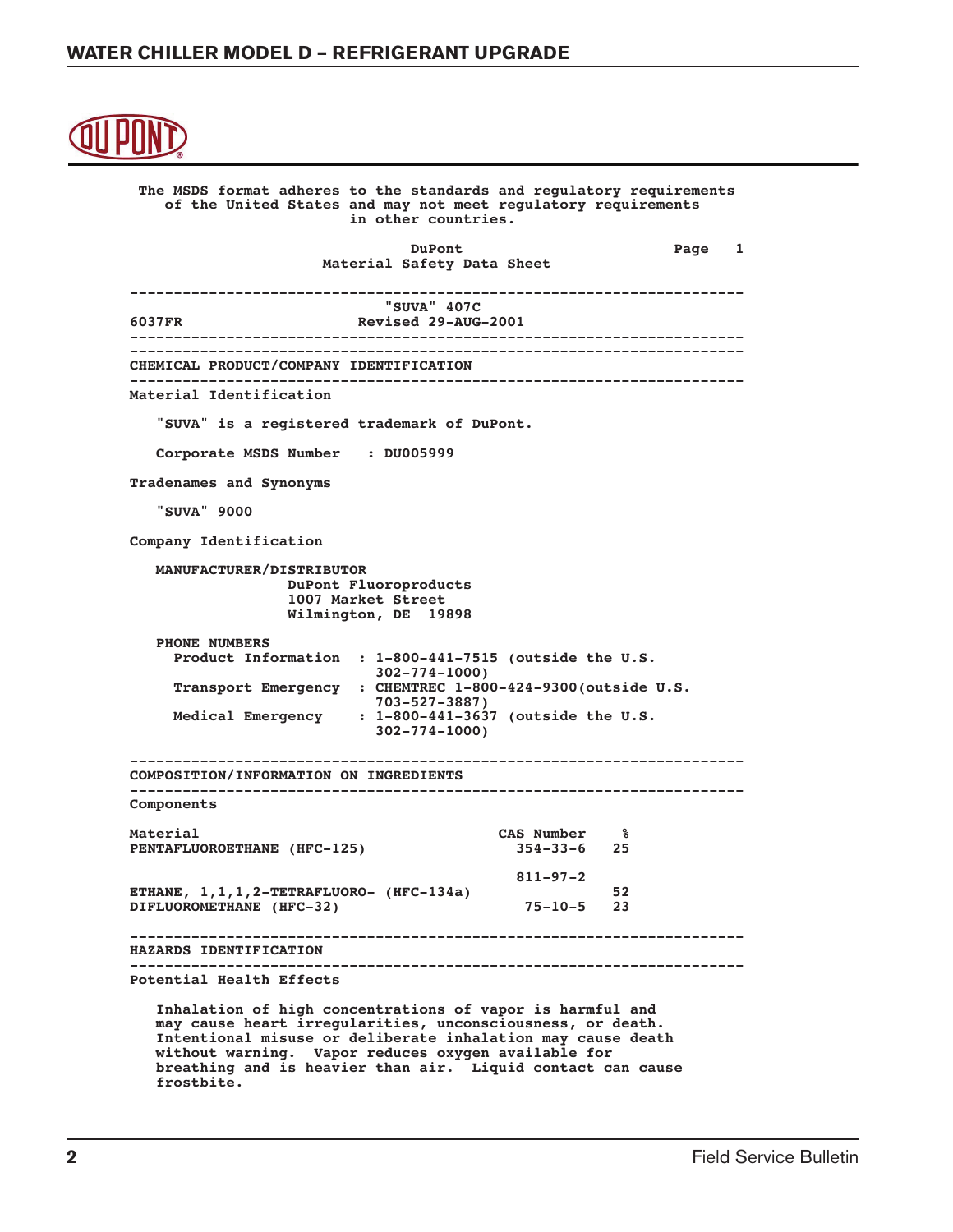#### **6037FR DuPont Page 2 Material Safety Data Sheet**

#### **(HAZARDS IDENTIFICATION - Continued)**

 **HUMAN HEALTH EFFECTS:**

 **Overexposure to the vapors by inhalation may include temporary nervous system depression with anesthetic effects such as dizziness, headache, confusion, incoordination, and loss of consciousness. Higher exposures to the vapors may cause temporary alteration of the heart's electrical activity with irregular pulse, palpitations, or inadequate circulation. Gross overexposure may be fatal. Skin contact with the liquid may cause frostbite.**

 **Individuals with preexisting diseases of the central nervous or cardiovascular system may have increased susceptibility to the toxicity of increased exposures.**

 **Carcinogenicity Information**

 **None of the components present in this material at concentrations equal to or greater than 0.1% are listed by IARC, NTP, OSHA or ACGIH as a carcinogen.**

```
 ----------------------------------------------------------------------
 FIRST AID MEASURES
 ----------------------------------------------------------------------
```
#### **First Aid**

#### **INHALATION**

 **If inhaled, immediately remove to fresh air. Keep person calm. If not breathing, give artificial respiration. If breathing is difficult, give oxygen. Call a physician.**

#### **SKIN CONTACT**

 **Flush area with lukewarm water. Do not use hot water. If frostbite has occurred, call a physician.**

 **EYE CONTACT**

 **In case of contact, immediately flush eyes with plenty of water for at least 15 minutes. Call a physician.**

 **INGESTION**

 **Not a probable route. However, in case of accidental ingestion, call a physician.**

 **Notes to Physicians**

 **THIS MATERIAL MAY MAKE THE HEART MORE SUSCEPTIBLE TO ARRHYTHMIAS. Catecholamines such as adrenaline, and other compounds having similar effects, should be reserved for emergencies and then used only with special caution.**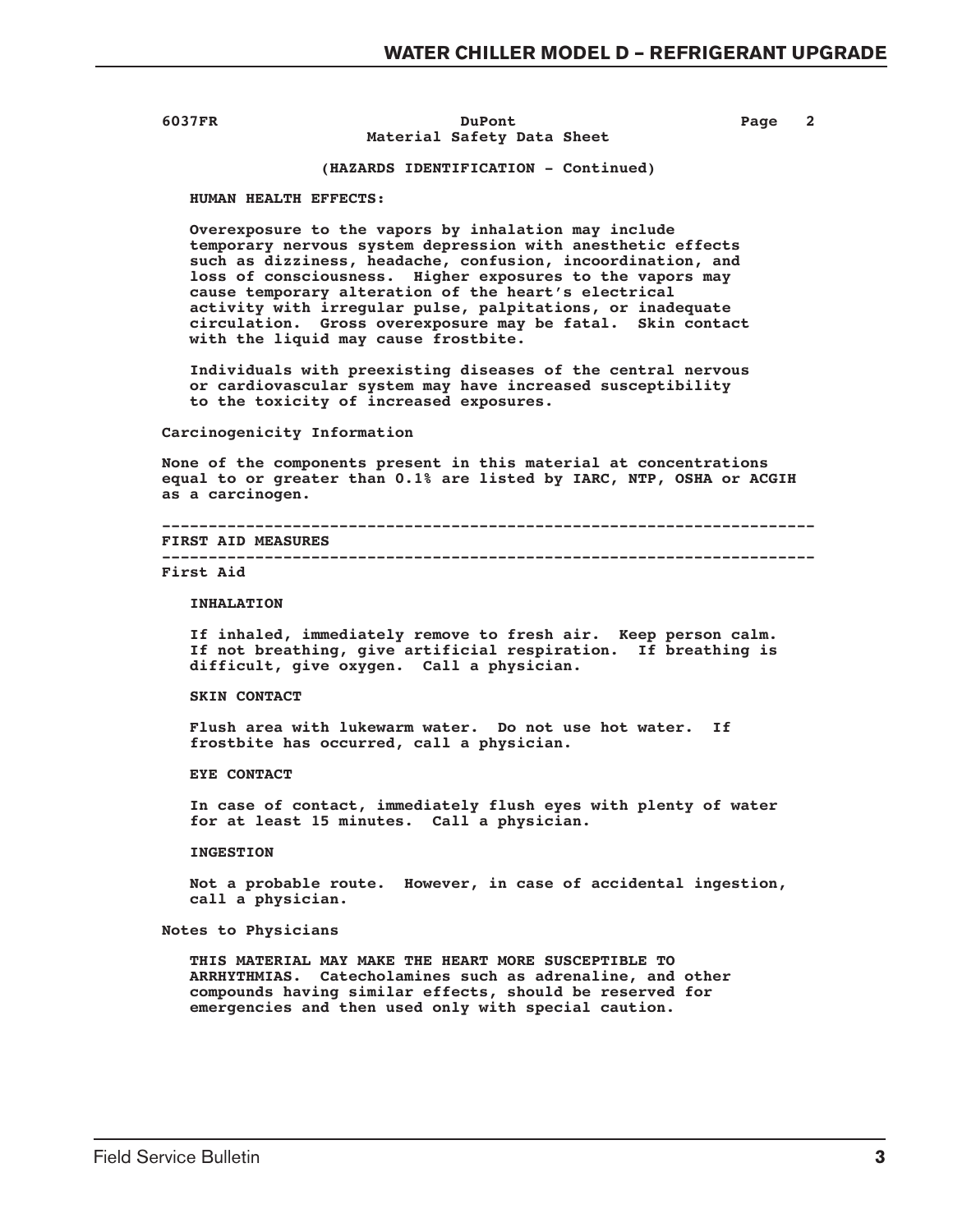#### **6037FR DuPont Page 3 Material Safety Data Sheet**

 **---------------------------------------------------------------------- FIRE FIGHTING MEASURES ----------------------------------------------------------------------**

 **# Flammable Properties**

 **Flash Point : No flash point**

 **Flammable Limits in Air, % by Volume: LEL : None per ASTM E681 UEL : None per ASTM E681 Autoignition: Not determined**

 **Fire and Explosion Hazards:**

 **Cylinders may rupture under fire conditions. Decomposition may occur.**

 **Contact of welding or soldering torch flame with high concentrations of refrigerant can result in visible changes in the size and color of torch flames. This flame effect will only occur in concentrations of product well above the recommended exposure limit, therefore stop all work and ventilate to disperse refrigerant vapors from the work area before using any open flames.**

 **R-407C is not flammable in air at temperatures up to 100 deg C (212 deg F) at atmospheric pressure. However, mixtures of R-407C with high concentrations of air at elevated pressure and/or temperature can become combustible in the presence of an ignition source. R-407C can also become combustible in an oxygen enriched environment (oxygen concentrations greater than that in air). Whether a mixture containing R-407C and air, or R-407C in an oxygen enriched atmosphere becomes combustible depends on the inter-relationship of 1) the temperature 2) the pressure, and 3) the proportion of oxygen in the mixture. In general, R-407C should not be allowed to exist with air above atmospheric pressure or at high temperatures; or in an oxygen enriched environment. For example: R-407C should NOT be mixed with air under pressure for leak testing or other purposes.**

 **Experimental data have also been reported which indicate combustibility of HFC-134a, a component in this blend, in the presence of chlorine.**

 **Extinguishing Media**

 **As appropriate for combustibles in area.**

 **Fire Fighting Instructions**

 **Cool cylinder with water spray or fog. Self-contained breathing apparatus (SCBA) is required if cylinders rupture and contents are released under fire conditions. Water runoff should be contained and neutralized prior to release.**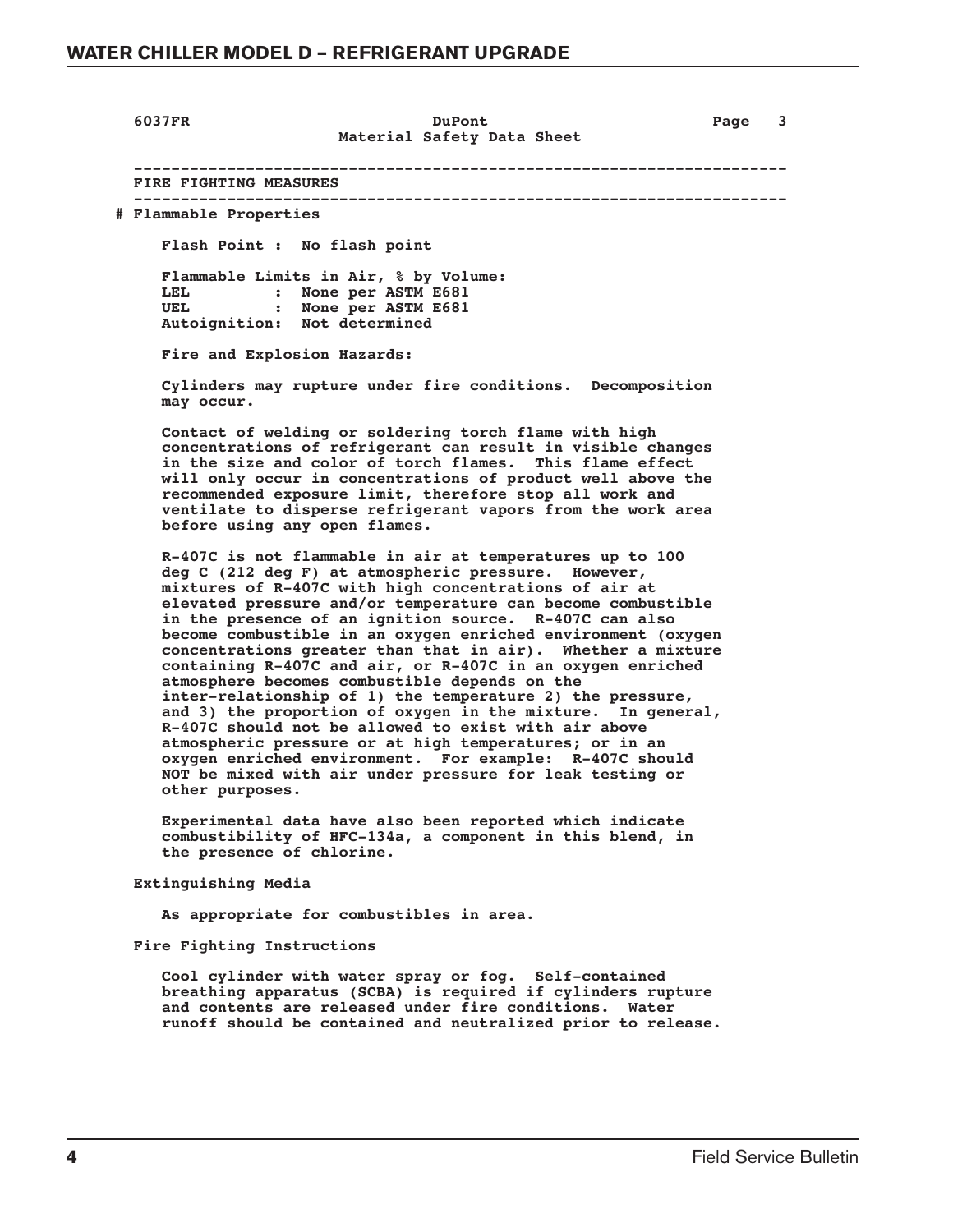**6037FR DuPont Page 4 Material Safety Data Sheet ---------------------------------------------------------------------- ACCIDENTAL RELEASE MEASURES ---------------------------------------------------------------------- Safeguards (Personnel) NOTE: Review FIRE FIGHTING MEASURES and HANDLING (PERSONNEL) sections before proceeding with clean-up. Use appropriate PERSONAL PROTECTIVE EQUIPMENT during clean-up. Accidental Release Measures Ventilate area, especially low or enclosed places where heavy vapors might collect. Remove open flames. Use self-contained breathing apparatus (SCBA) for large spills or releases. ---------------------------------------------------------------------- HANDLING AND STORAGE ---------------------------------------------------------------------- Handling (Personnel) Avoid breathing vapor. Avoid liquid contact with eyes and skin. Use with sufficient ventilation to keep employee exposure below recommended limits. Contact with chlorine or other strong oxidizing agents should also be avoided. See Fire and Explosion Data section. Storage Clean, dry area. Do not heat above 52 deg C (125 deg F). ---------------------------------------------------------------------- EXPOSURE CONTROLS/PERSONAL PROTECTION ---------------------------------------------------------------------- Engineering Controls Avoid breathing vapors. Avoid contact with skin or eyes. Use with sufficient ventilation to keep employee exposure below the recommended exposure limit. Local exhaust should be used if large amounts are released. Mechanical ventilation should be used in low or enclosed places. Personal Protective Equipment Impervious gloves should be used to avoid prolonged or repeated exposure. Chemical splash goggles should be available for use as needed to prevent eye contact. Under normal manufacturing conditions, no respiratory protection is required when using this product. Self-contained breathing apparatus (SCBA) is required if a large release occurs. Exposure Guidelines**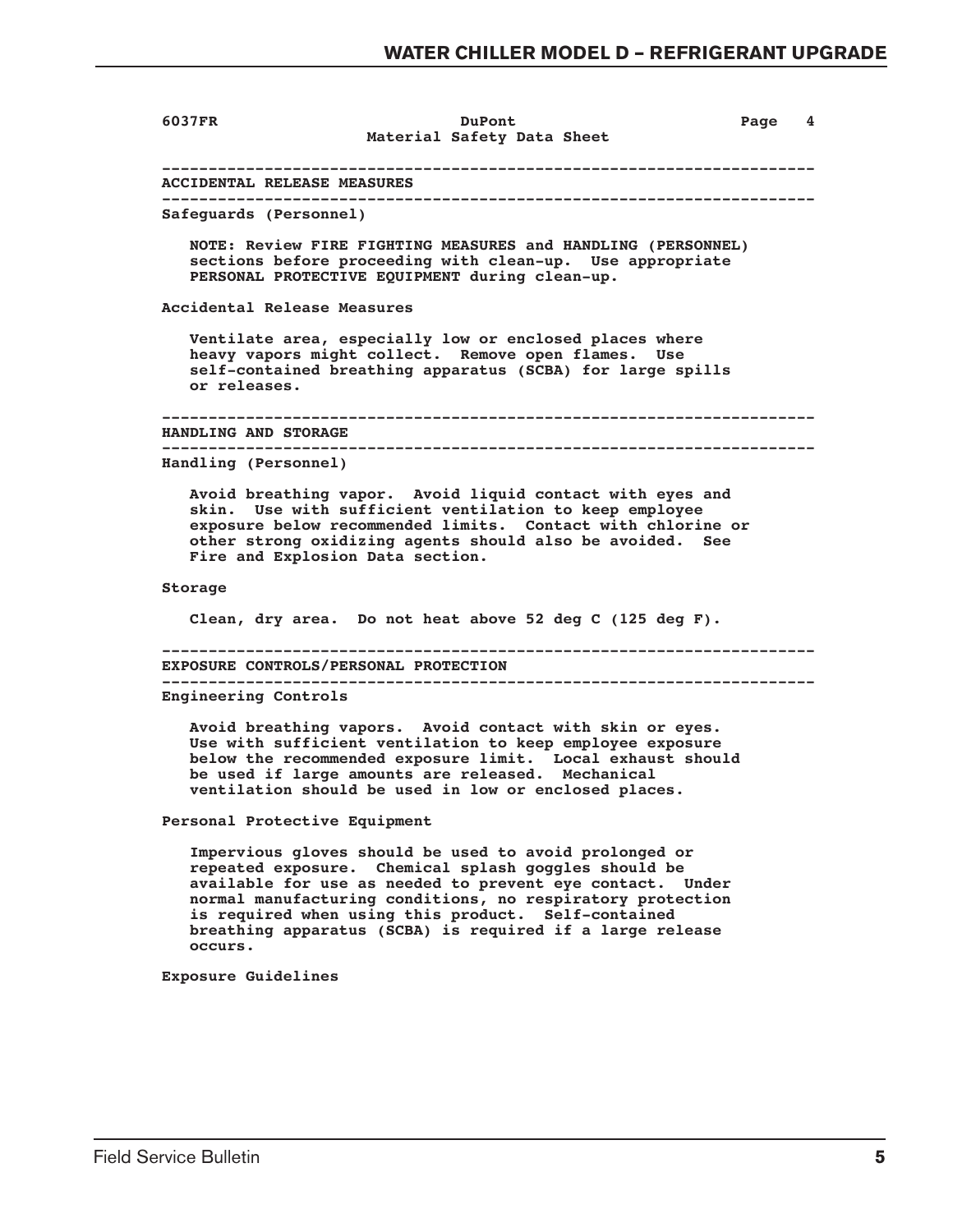**6037FR DuPont Page 5 Material Safety Data Sheet Applicable Exposure Limits PENTAFLUOROETHANE (HFC-125) PEL (OSHA) : None Established<br>TLV (ACGIH) : None Established** TLV (ACGIH) : None Established<br>AEL \* (DuPont) : 1000 ppm, 8 & 12 **AEL \* (DuPont) : 1000 ppm, 8 & 12 Hr. TWA**<br> **WEEL** (AIHA) : 1000 ppm, 4900 mg/m3, 8 1  **WEEL (AIHA) : 1000 ppm, 4900 mg/m3, 8 Hr. TWA ETHANE, 1,1,1,2-TETRAFLUORO- (HFC-134a) PEL (OSHA) : None Established<br>TLV (ACGIH) : None Established TLV (ACGIH) : None Established AEL \* (DuPont) : 1000 ppm, 8 & 12 Hr. TWA WEEL (AIHA) : 1000 ppm, 8 Hr. TWA DIFLUOROMETHANE (HFC-32) AEL \* (DuPont) : 1000 ppm, 8 & 12 Hr. TWA WEEL (AIHA) : 1000 ppm, 8 Hr. TWA \* AEL is DuPont's Acceptable Exposure Limit. Where governmentally imposed occupational exposure limits which are lower than the AEL are in effect, such limits shall take precedence. ---------------------------------------------------------------------- PHYSICAL AND CHEMICAL PROPERTIES ---------------------------------------------------------------------- Physical Data Boiling Point : -43.9 C (-47 F) Average<br>
Vapor Pressure : 171.8 psia 25 C (77 F) Vapor Pressure : 171.8 psia 25 C (77 F) % Volatiles : 100 WT%** Evaporation Rate :  $(Cl4 = 1)$  **Greater than 1 Solubility in Water Odor : Slight ethereal** Form : Liquefied gas  **Color : Clear, colorless Specific Gravity : 1.136 @ 25 C (77 F) ---------------------------------------------------------------------- STABILITY AND REACTIVITY ---------------------------------------------------------------------- Chemical Stability Material is stable. However, avoid open flames and high temperatures. Incompatibility with Other Materials**

> **Incompatible with active metals, alkali or alkaline earth metals--powdered Al, Zn, Be, etc.**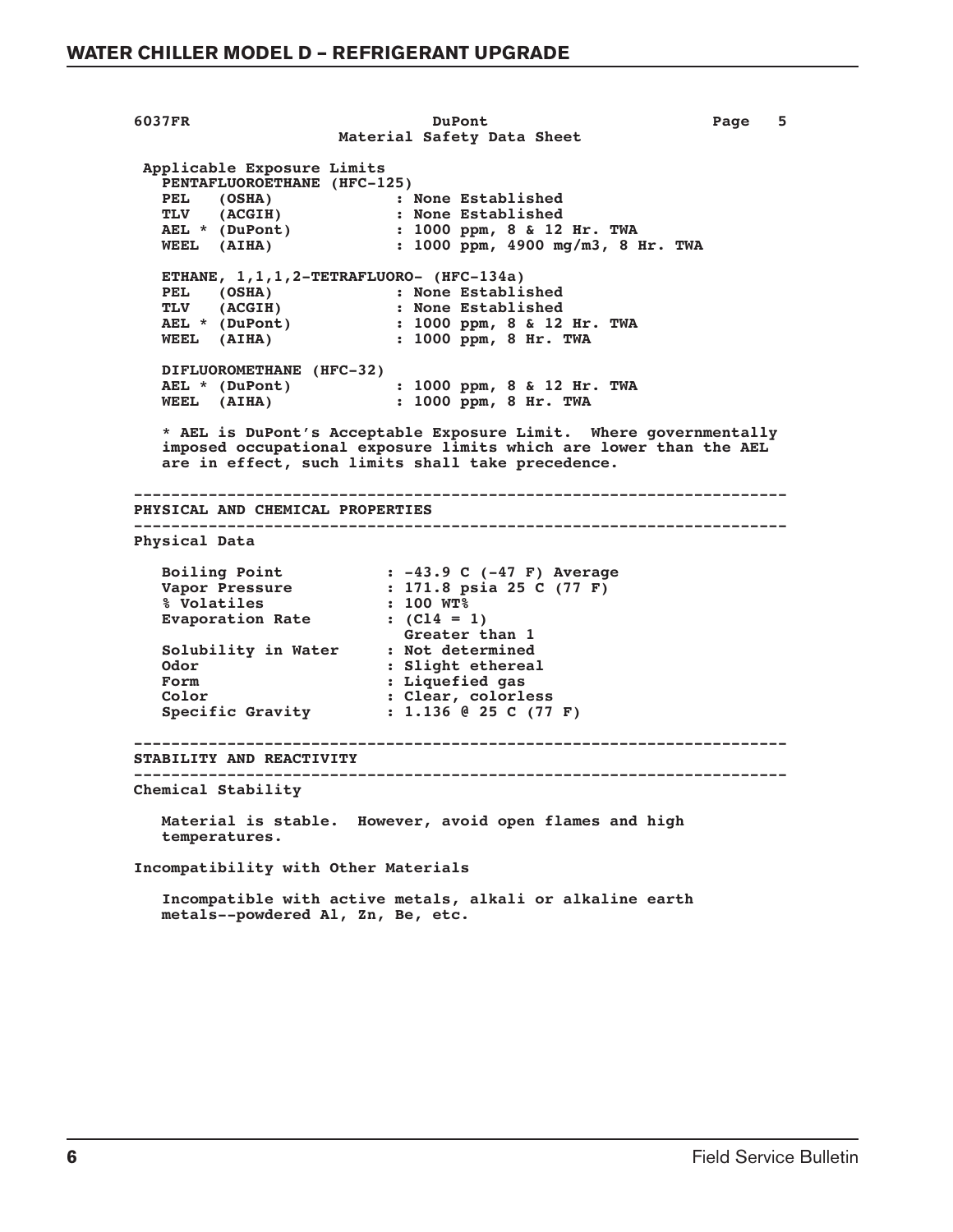#### **6037FR DuPont Page 6 Material Safety Data Sheet**

 **(STABILITY AND REACTIVITY - Continued)**

 **Decomposition**

 **Decomposition products are hazardous. "SUVA" 9000 can be decomposed by high temperatures (open flames, glowing metal surfaces, etc.) forming hydrochloric and hydrofluoric acids and possibly carbonyl halides. These materials are toxic and irritating. Contact should be avoided.**

 **Polymerization**

 **Polymerization will not occur.**

 **----------------------------------------------------------------------**

#### **TOXICOLOGICAL INFORMATION**

 **----------------------------------------------------------------------**

 **Animal Data**

 **The blend is untested.**

 **HFC-125**

 **Inhalation 4 hour ALC: > 709,000 ppm in rats**

 **Single, high inhalation exposures caused lethargy, decreased activity, labored breathing and weight loss. Weak cardiac sensitization effect, a potentially fatal disturbance of heart rhythm caused by a heightened sensitivity to the action of epinephrine. Lowest-Observed-Adverse-Effect-Level for cardiac sensitization: 100,000 ppm. Repeated exposure caused: No significant toxicological effects. No-Observed-Adverse-Effect-Level(NOAEL): 50,000 ppm**

> **No animal data are available to define carcinogenic, developmental or reproductive hazards. In animal testing this material has not caused developmental toxicity. HFC-125 does not produce genetic damage in bacterial or mammalian cell cultures or when tested in animals (not tested for heritable genetic damage).**

 **HFC-134a**

 **Inhalation 4-hour LC50: 567,000 ppm in rats**

 **Single exposure caused: Cardiac sensitization, a potentially fatal disturbance of heart rhythm associated with a heightened sensitivity to the action of epinephrine. Lowest-Observed-Adverse-Effect-Level for cardiac sensitization: 75,000 ppm. Single exposure caused: Lethargy. Narcosis. Increased respiratory rates. These effects were temporary. Single exposure to near lethal doses caused: Pulmonary edema. Repeated exposure caused: Increased adrenals, liver, spleen weight. Decreased uterine, prostate weight. Repeated dosing of higher concentrations caused: the following temporary effects - Tremors. Incoordination.**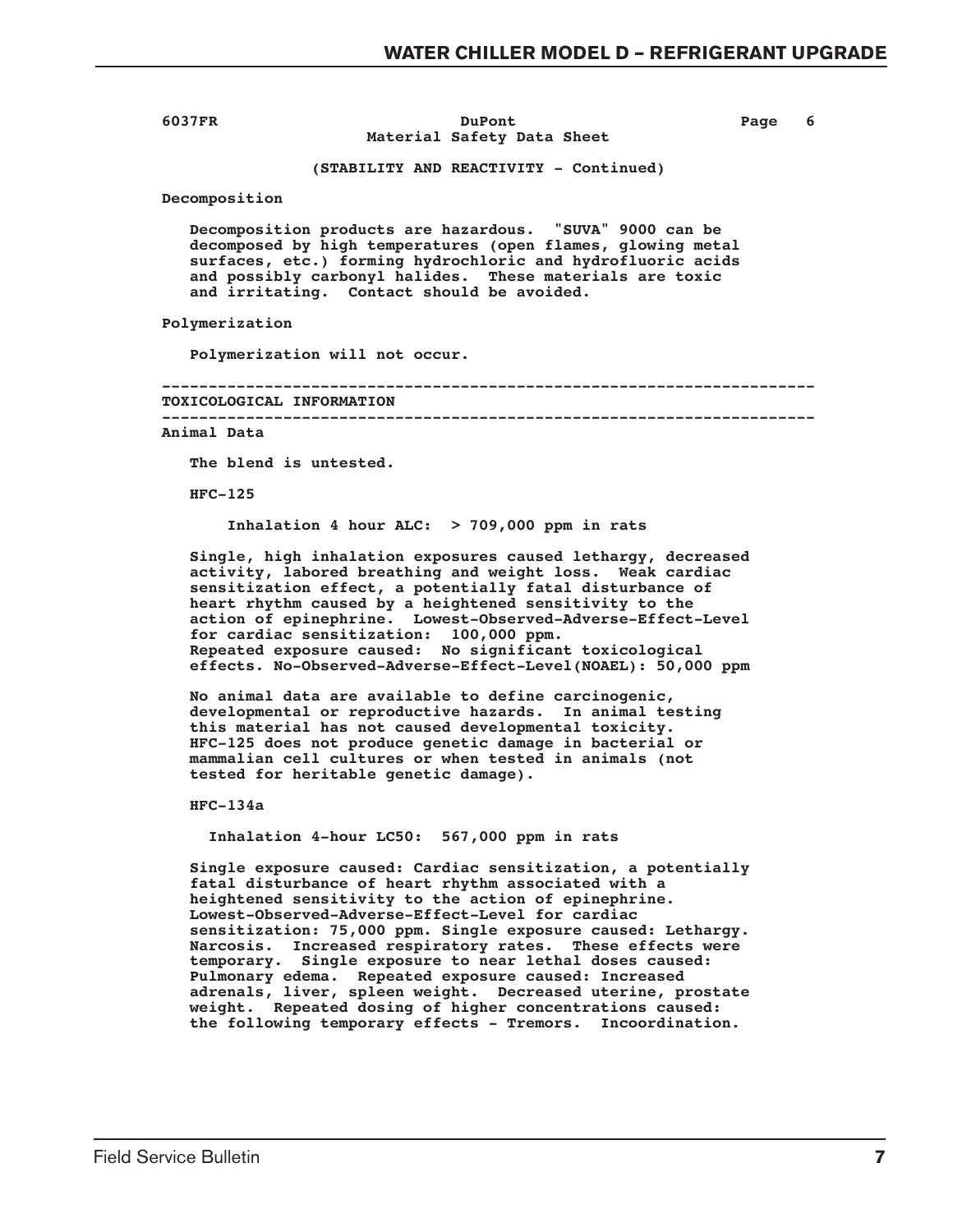#### **6037FR DuPont DuPont Page 7 Material Safety Data Sheet**

#### **(TOXICOLOGICAL INFORMATION - Continued)**

 **CARCINOGENIC, DEVELOPMENTAL, REPRODUCTIVE,MUTAGENIC EFFECTS:**

 **In a two-year inhalation study, HFC-134a, at a concentration of 50,000 ppm, produced an increase in late-occurring benign testicular tumors, testicular hyperplasia and testicular weight. The no-effect-level for this study was 10,000 ppm. Animal data show slight fetotoxicity but only at exposure levels producing other toxic effects in the adult animal. Reproductive data on male mice show: No change in reproductive performance. Tests have shown that this material does not cause genetic damage in bacterial or mammalian cell cultures, or in animals. In animal testing, this material has not caused permanent genetic damage in reproductive cells of mammals (has not produced heritable genetic damage).**

 **HFC-32**

 **Inhalation: 4 hour-ALC: > 520,000 ppm in rats**

 **Single exposure caused: Lethargy. Spasms. Loss of mobility in the hind limbs. Other effects include weak cardiac sensitization, a potentially fatal disturbance of heart rhythm caused by a heightened sensitivity to the action of epinephrine. 250,000 ppm.**

 **Repeated exposure caused pathological changes of the lungs, liver, spleen, kidneys. In more recent studies repeated exposure caused: No significant toxicological effects. No-Observed-Effect-Level (NOEL): 49,100 ppm.**

 **No animal data are available to define the following effects of this material: carcinogenicity, reproductive toxicity. Animal data show slight fetotoxicity but only at exposure levels producing other toxic effects in the adult animal. Tests have shown that this material does not cause genetic damage in bacterial or mammalian cell cultures, or in animals. This material has not been tested for its ability to cause permanent genetic damage in reproductive cells of mammals (not tested for heritable genetic damage).**

```
 ----------------------------------------------------------------------
 ECOLOGICAL INFORMATION
```
 **----------------------------------------------------------------------**

 **Ecotoxicological Information**

 **HFC-134a 48-hour EC50, Daphnia magna: 980 mg/L 96-hour LC50, Rainbow trout: 450 mg/L**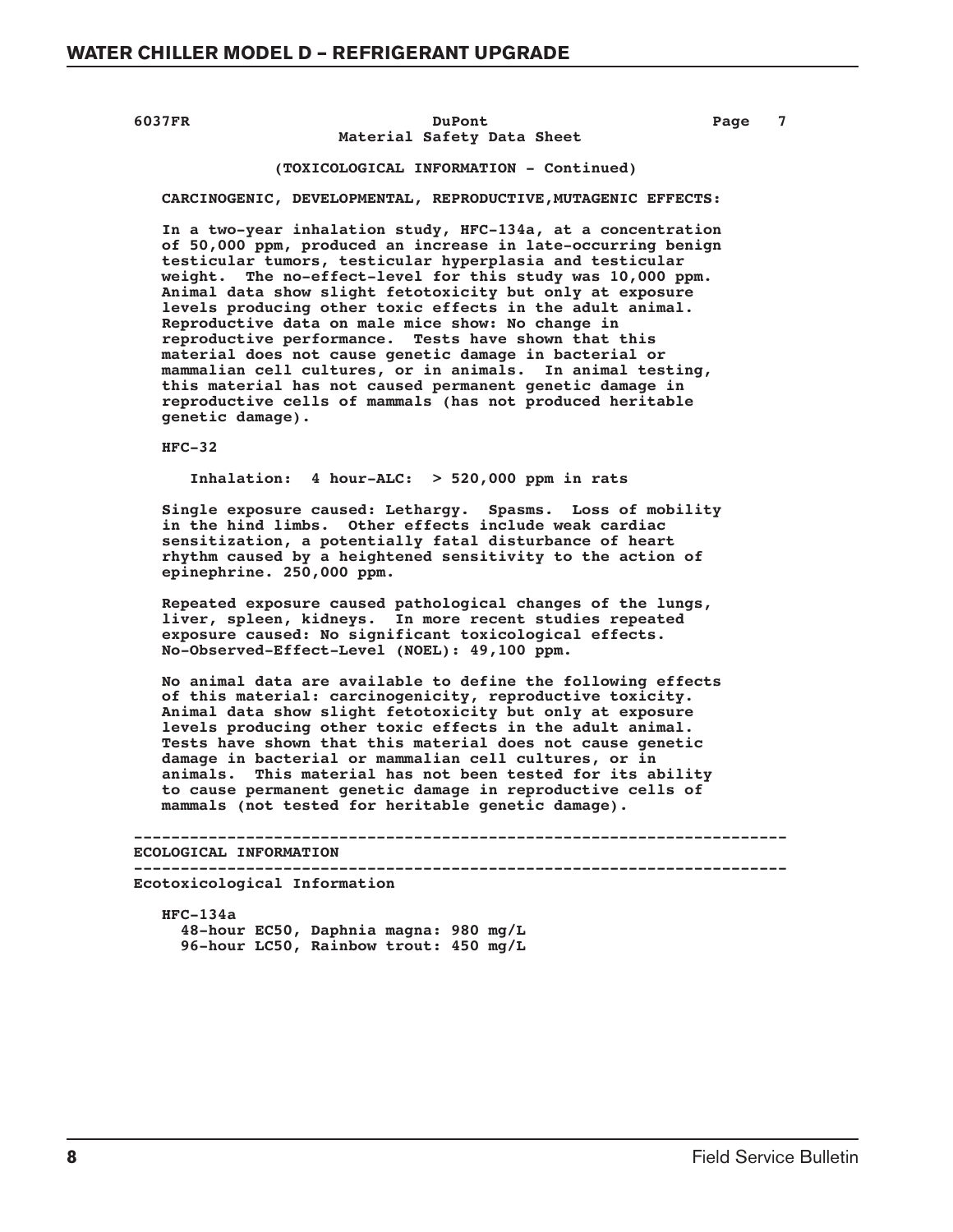```
 6037FR DuPont Page 8
                             Material Safety Data Sheet
       ----------------------------------------------------------------------
       DISPOSAL CONSIDERATIONS
       ----------------------------------------------------------------------
       Waste Disposal
          Comply with Federal, State, and local regulations. Reclaim
          by distillation or remove to a permitted waste disposal
          facility.
        ----------------------------------------------------------------------
       TRANSPORTATION INFORMATION
       ----------------------------------------------------------------------
       Shipping Information
          DOT/IMO/IATA
          Proper Shipping Name : Refrigerant Gas R407C
         Hazard Class
         UN No. : 3340<br>
Label(s) : Nonf
                                  Label(s) : Nonflammable Gas
          Shipping Containers
          Tank Cars.
          Cylinders
          Ton Tanks
       ----------------------------------------------------------------------
       REGULATORY INFORMATION
       ----------------------------------------------------------------------
       U.S. Federal Regulations
          TSCA Inventory Status : Reported/Included.
          TITLE III HAZARD CLASSIFICATIONS SECTIONS 311, 312
          Acute : Yes
          Chronic : Yes
          Fire : No
          Reactivity : No
         Pressure
          LISTS:
            SARA Extremely Hazardous Substance -No
            CERCLA Hazardous Substance -No<br>
SARA Toxic Chemical -No
           SARA Toxic Chemical
```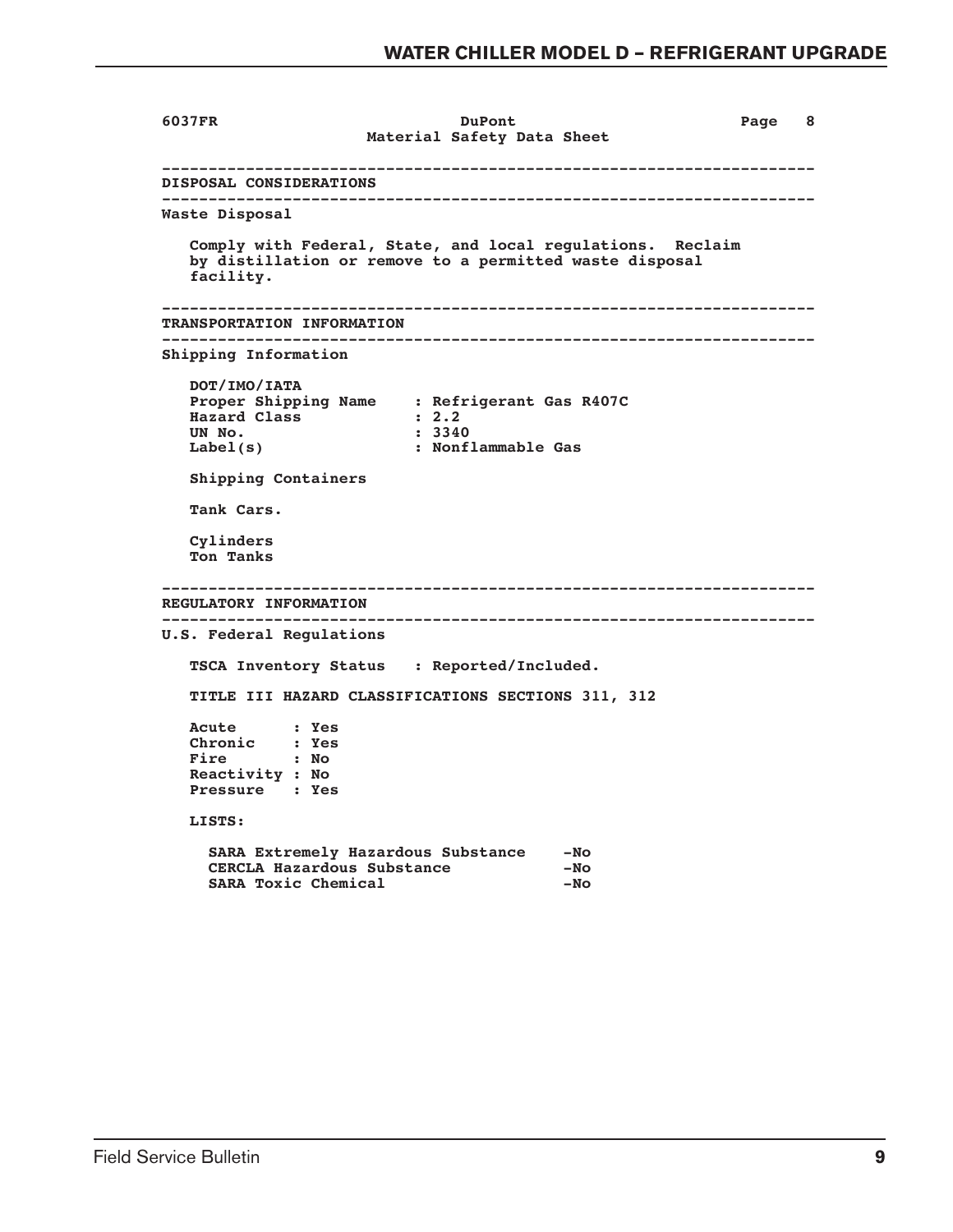| 6037FR                                                                  | <b>DuPont</b><br>Material Safety Data Sheet                                                                                                                                                    | Page 9 |
|-------------------------------------------------------------------------|------------------------------------------------------------------------------------------------------------------------------------------------------------------------------------------------|--------|
| OTHER INFORMATION                                                       |                                                                                                                                                                                                |        |
| NFPA, NPCA-HMIS                                                         |                                                                                                                                                                                                |        |
| NPCA-HMIS Rating<br>Health<br>Flammability<br>Reactivity<br>conditions. | $\cdot$ 1<br>$\cdot$ 0<br>$\cdots$<br>Personal Protection rating to be supplied by user depending on use                                                                                       |        |
|                                                                         | MEDICAL USE: CAUTION: Do not use in medical applications<br>involving permanent implantation in the human body. For other<br>medical applications see DuPont CAUTION Bulletin No. H-50102.     |        |
|                                                                         | The data in this Material Safety Data Sheet relates only to the<br>specific material designated herein and does not relate to use in<br>combination with any other material or in any process. |        |
| $\geq$<br><b>Address</b><br>Telephone                                   | Responsibility for MSDS : MSDS Coordinator<br>: DuPont Fluoroproducts<br>: Wilmington, DE 19898<br>$: (800)$ 441-7515                                                                          |        |
| # Indicates updated section.                                            |                                                                                                                                                                                                |        |
|                                                                         | This information is based upon technical information believed to be<br>reliable. It is subject to revision as additional knowledge and<br>experience is gained.                                |        |

 **End of MSDS**